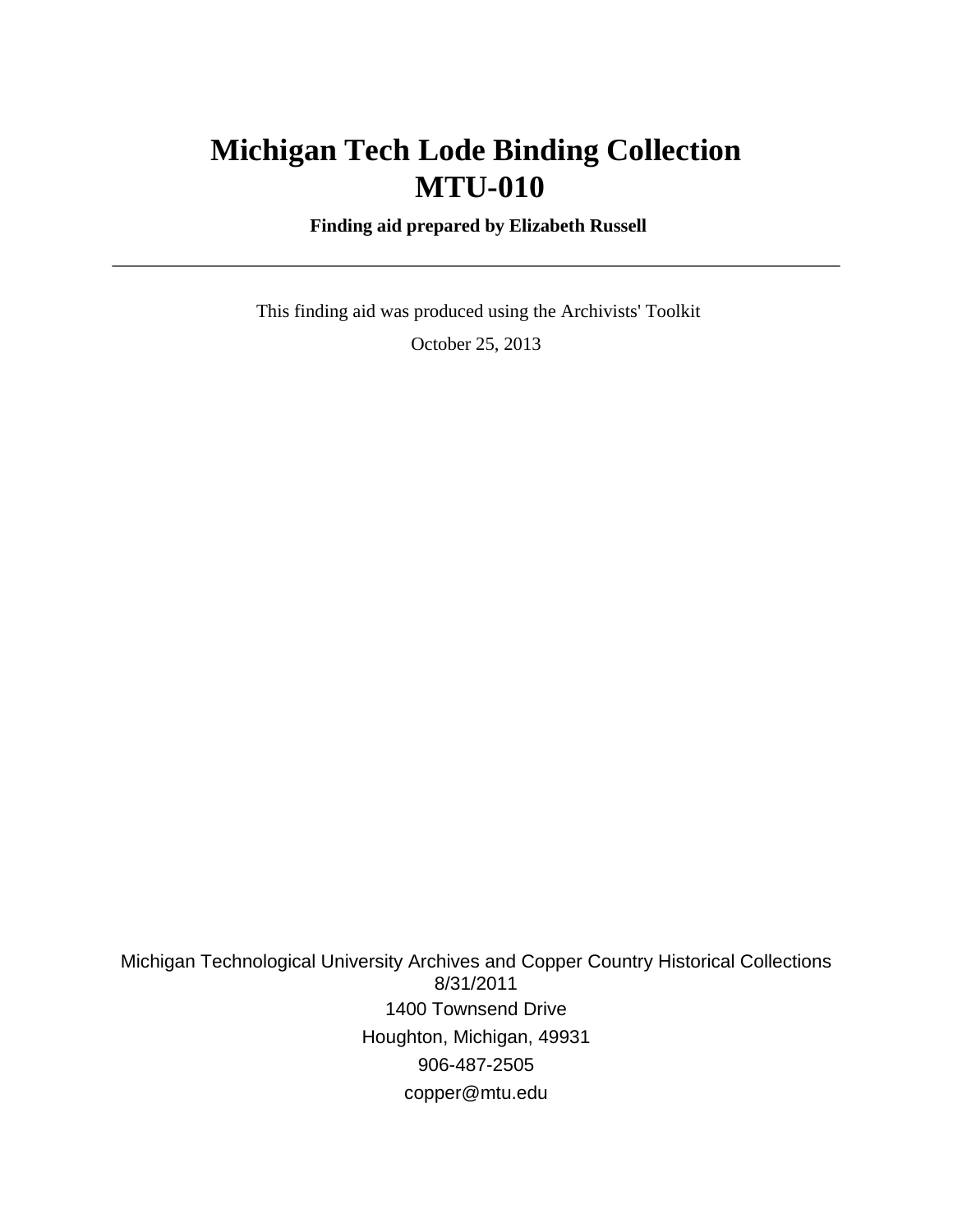# **Table of Contents**

 $\overline{\phantom{a}}$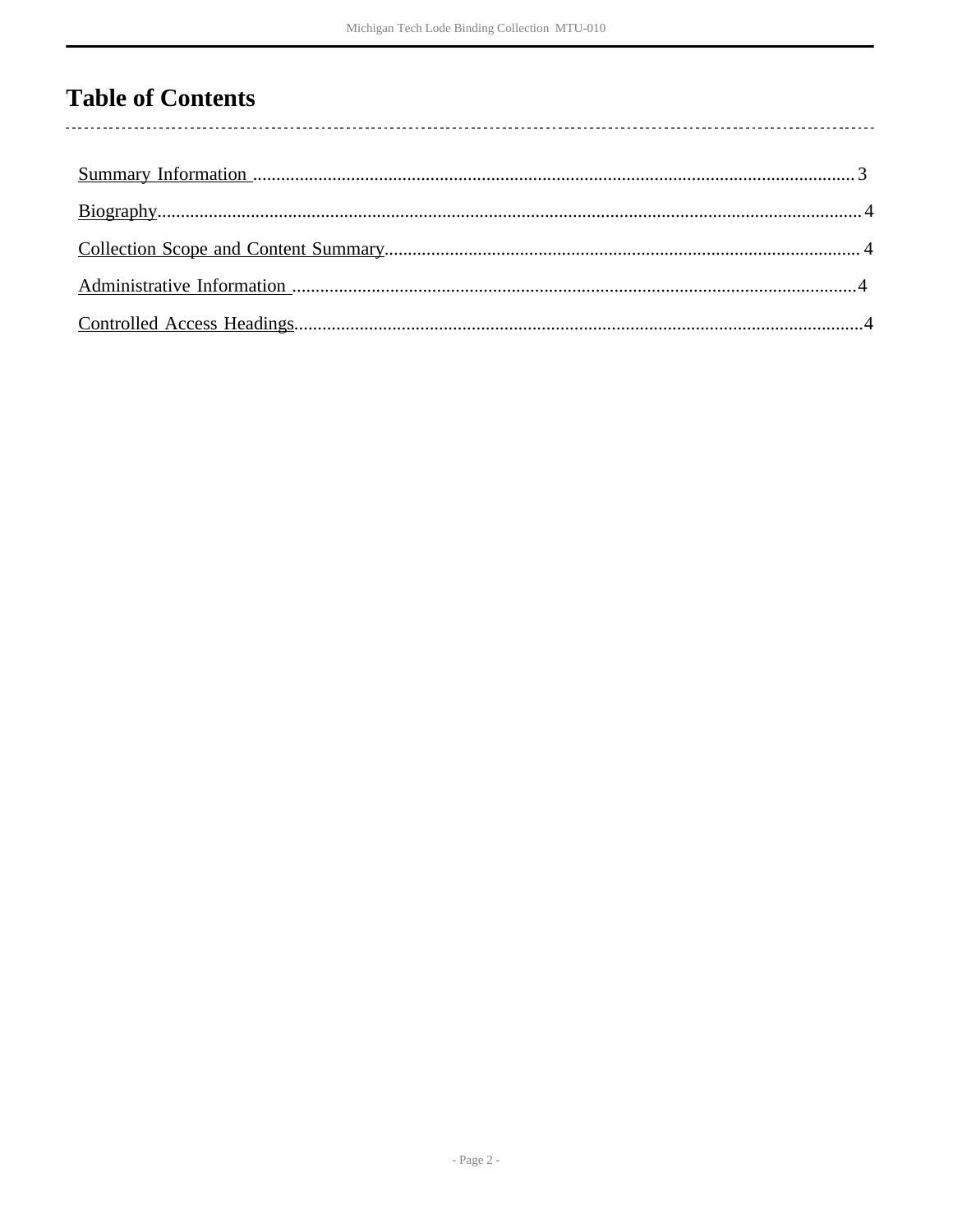# <span id="page-2-0"></span>**Summary Information**

 $\ddotsc$ 

| <b>Repository</b>                                  | Michigan Technological University Archives and Copper Country<br><b>Historical Collections</b>                                                                                                                                                                |
|----------------------------------------------------|---------------------------------------------------------------------------------------------------------------------------------------------------------------------------------------------------------------------------------------------------------------|
| <b>Title</b>                                       | Michigan Tech Lode Binding Collection                                                                                                                                                                                                                         |
| <b>Date</b>                                        | $1921 -$                                                                                                                                                                                                                                                      |
| <b>Extent</b>                                      | 10.0 cubic feet; 13 oversize boxes                                                                                                                                                                                                                            |
| <b>General Physical</b><br><b>Description note</b> | 10.0 cubic feet13 oversize boxes                                                                                                                                                                                                                              |
| Language                                           | English                                                                                                                                                                                                                                                       |
| <b>Mixed materials [Box]</b>                       | $1 - 13$                                                                                                                                                                                                                                                      |
| <b>Abstract</b>                                    | Collection, 1921-present, of the Michigan Tech Lode, the official<br>newspaper of Michigan Technological University. It first began<br>publication in 1921, and has been published ever since. Includes bound<br>volumes of issues, with the inserts removed. |

#### **Preferred Citation**

MTU-010, Michigan Tech Lode Binding Collection, Michigan Technological University Archives and Copper Country Historical Collections, Houghton, Michigan.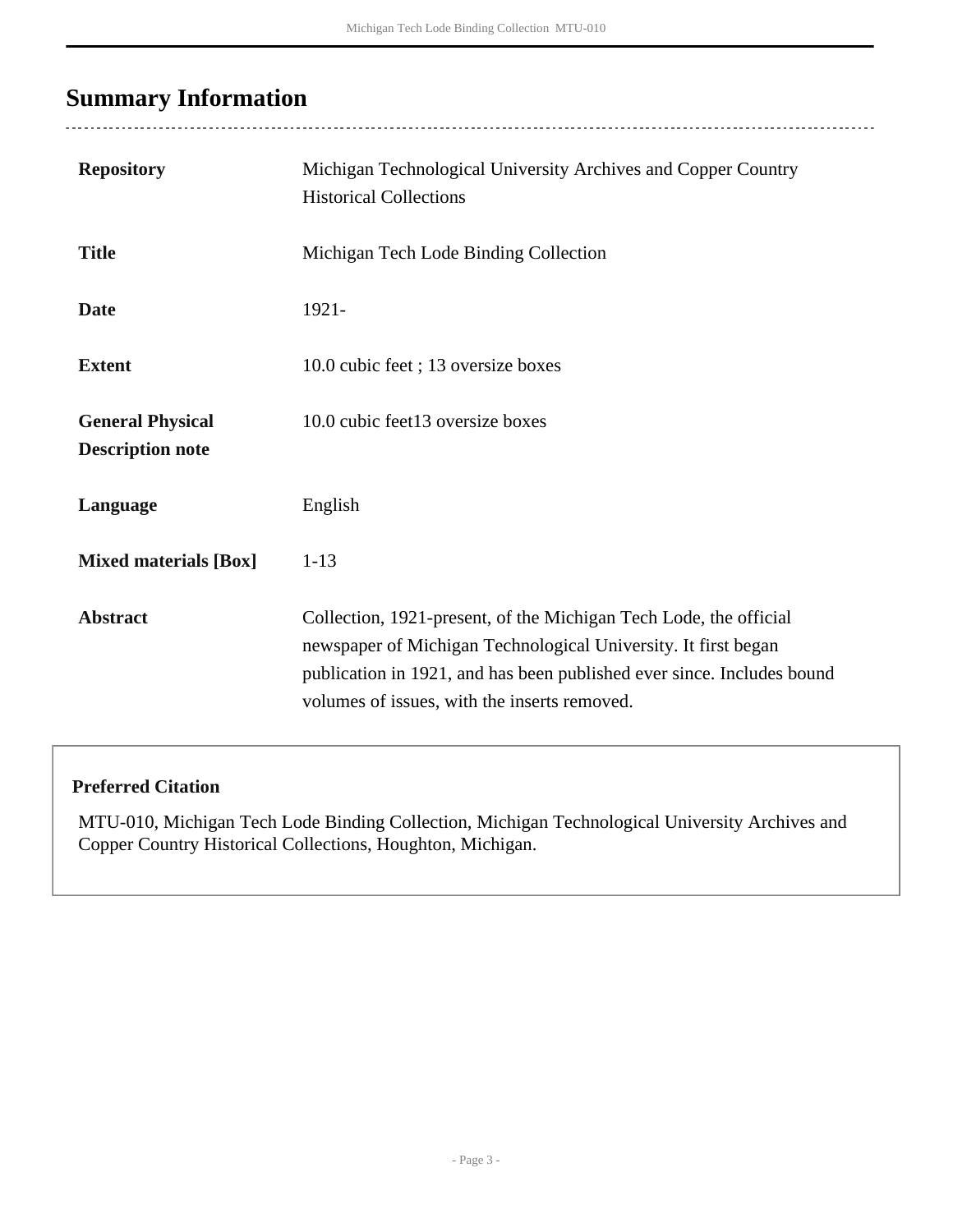# <span id="page-3-0"></span>**Biography**

Established in 1921, the Michigan Tech Lode is a weekly, student-produced, campus newspaper. It includes campus and local news and events, sports, editorials, and classifieds.

## <span id="page-3-1"></span>**Collection Scope and Content Summary**

Collection, 1921-present, of the Michigan Tech Lode, the official newspaper of Michigan Technological University. It first began publication in 1921, and has been published ever since. Includes bound volumes of issues, with the inserts removed.

-------------------------------

## <span id="page-3-2"></span>**Administrative Information**

#### **Publication Information**

Michigan Technological University Archives and Copper Country Historical Collections 8/31/2011

#### **Access**

Available for use in the Michigan Technological University Archives and Copper Country Historical Collections.

#### **Processing History**

Elizabeth Russell,8/31/2011

## <span id="page-3-3"></span>**Controlled Access Headings**